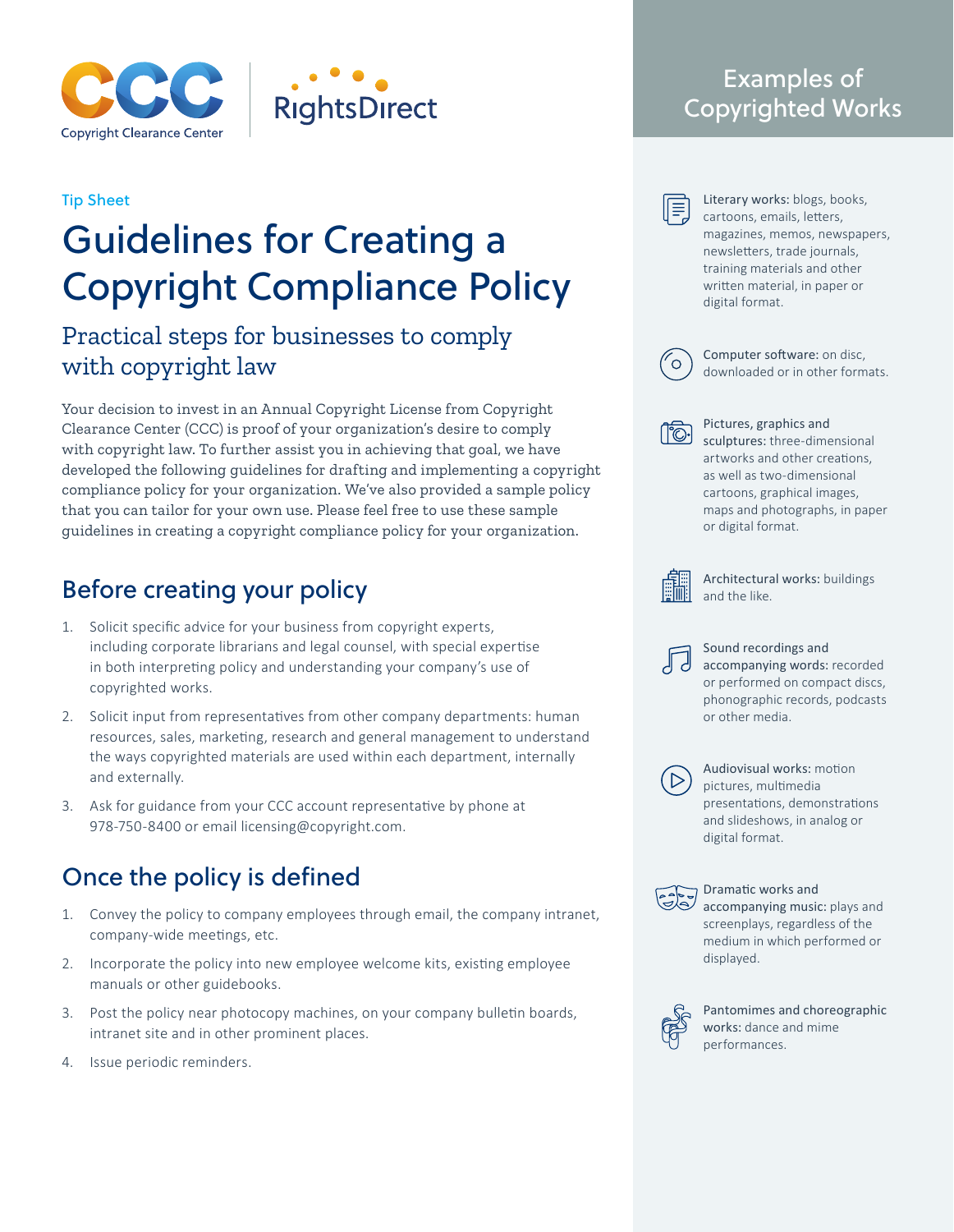## Resources for permission to use copyrighted works

#### Text copyright resources

- 
- Copyright Clearance Center, Inc., www.copyright.com
- Reproduction Rights Organisations, www.ifrro.org
- 
- 

### Non-textual copyrighted works

#### Music

- Authors and Publishers,
- 
- Recording Industry Association

#### Photography/Design

- 
- Graphic Artists Guild, www.gag.org

#### Software

- The Business Software Alliance, www.bsa.org
- 

#### Movies

#### General

U.S. Copyright Office,

# A Sample Copyright Compliance Policy

### **A. Statement of Corporate Values**

*[Note: This statement may be tailored to fit with or complement your existing statements of principles, such as respect for the individual, community service, human rights, etc.]*

We at [Company Name] recognize and respect intellectual property rights and are committed to fulfilling our moral and legal obligations with respect to our use of copyright-protected works.

### **B. Statement of Corporate Obligations Regarding Copyright**

As a matter of moral integrity and adherence to copyright law, [Company Name] sets forth these policies for all employees:

- 1. No employee of [Company Name] may reproduce any copyrighted work in print, video or digital form in violation of the law. Works are considered protected even if they are not registered with the U.S. Copyright Office or any registering agency outside the U.S. and even if they do not carry the copyright symbol (©). Copyrighted works include, but are not limited to: printed articles from publications, electronic articles in online publications, online videos, movies, TV and radio programs, recorded music performances, images, training materials, manuals, documentation, software programs, databases, websites and blogs. In general, the laws that apply to printed materials also apply to visual and digital formats such as websites, streaming media, music downloads, mobile apps, CDs and DVDs.
- 2. [Company Name] holds an Annual Copyright License [and Multinational Copyright License] from Copyright Clearance Center (CCC), which enables employees of [Company Name] [inside and outside] the United States to lawfully reproduce and distribute content, in print or electronic format, as needed within the company. Under the license [Company Name] employees can copy and internally distribute excerpts from newspapers, magazines, journals and other copyright-protected works licensed by Copyright Clearance Center, as often as needed, provided that the license may not be used as a replacement for subscriptions or primary purchases of the published materials. Employees can also e-mail articles of interest to other employees, share articles by posting them on our company intranet sites, store articles in shared folders, and scan content when a digital original is not available. The license also authorizes employees to provide a single print or electronic copy to a client or prospect upon his or her direct request for further information relating to [Company Name's] products or services, and to submit copies to government agencies as required to support regulatory submissions. Please note that the license applies only to the works in CCC's online catalog (availabale in RightFind) and that, except for the limited external uses described above, the rights provided are for internal use at [Company Name] only.

[Additional language if organization holds a Motion Picture License separately or in combination with the Annual Copyright License]